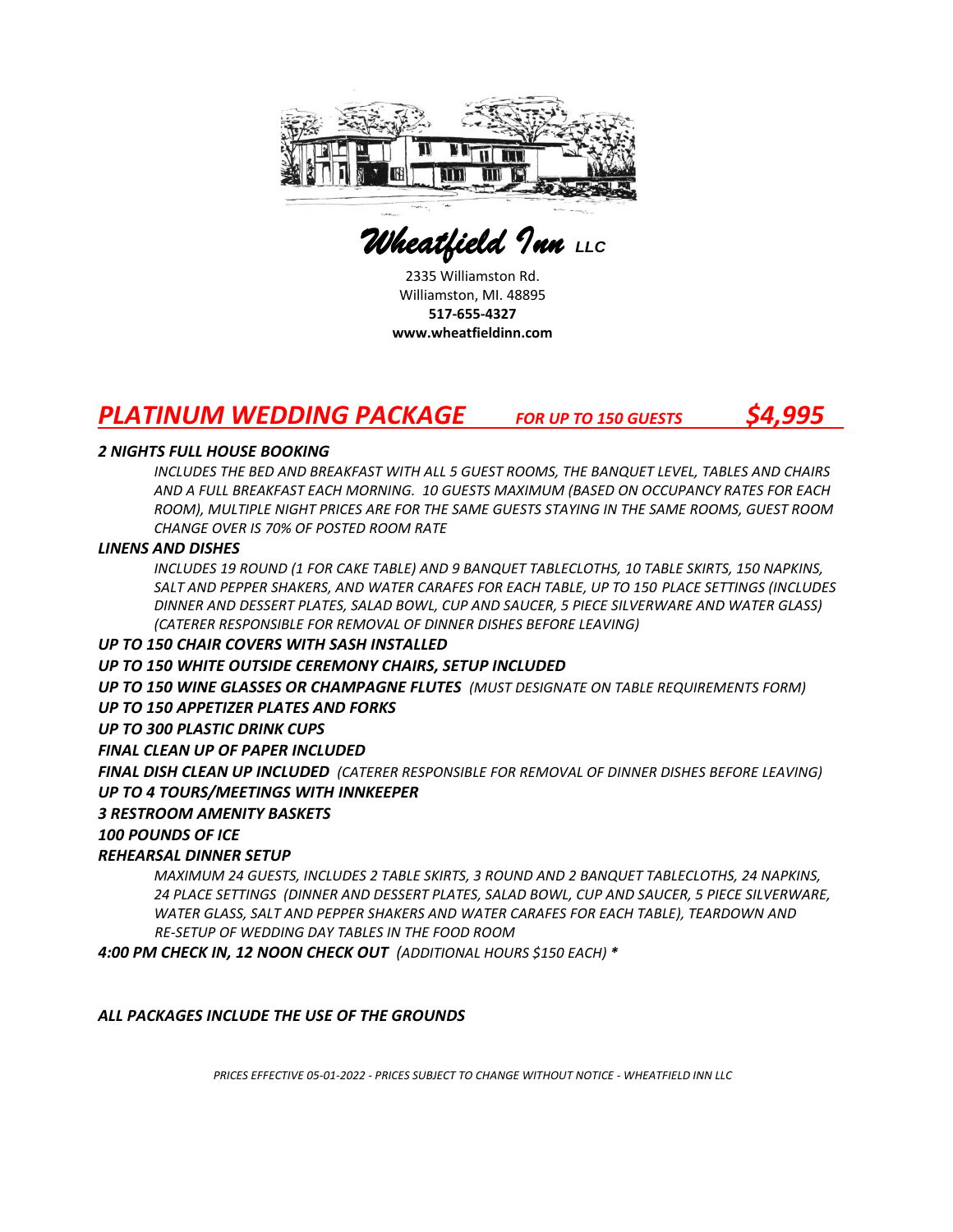# *GOLD WEDDING PACKAGE FOR UP TO 150 GUESTS \$4,195*

#### *1 NIGHT FULL HOUSE BOOKING*

*INCLUDES THE BED AND BREAKFAST WITH ALL 5 GUEST ROOMS, THE BANQUET LEVEL, TABLES AND CHAIRS AND A FULL BREAKFAST. 10 GUESTS MAXIMUM (BASED ON OCCUPANCY RATES FOR EACH ROOM).*

#### *LINENS AND DISHES*

*INCLUDES 19 ROUND (1 FOR CAKE TABLE) AND 9 BANQUET TABLECLOTHS, 10 TABLE SKIRTS, 150 NAPKINS, SALT AND PEPPER SHAKERS, AND WATER CARAFES FOR EACH TABLE, UP TO 150 PLACE SETTINGS (INCLUDES DINNER AND DESSERT PLATES, SALAD BOWL, CUP AND SAUCER, 5 PIECE SILVERWARE AND WATER GLASS) (CATERER RESPONSIBLE FOR REMOVAL OF DINNER DISHES BEFORE LEAVING)*

*UP TO 150 CHAIR COVERS WITH SASH INSTALLED UP TO 3 TOURS/MEETINGS WITH INNKEEPER FINAL CLEAN UP OF PAPER PRODUCTS FACILITY ACCESS IS FROM 4:00 PM TO 11 AM (ADDITIONAL HOURS \$150 EACH) \* UP TO 150 WHITE OUTSIDE CEREMONY CHAIRS, SETUP INCLUDED UP TO 150 WINE GLASSES OR CHAMPAGNE FLUTES (MUST DESIGNATE ON TABLE REQUIREMENTS FORM) UP TO 300 PLASTIC DRINK CUPS*

*2 HOURS FOR DECORATING/REHEARSAL (THE DAY BEFORE, 2-4 OR 3-5 PM, ADDITIONAL HOURS \$150 EACH)*

### *SILVER WEDDING PACKAGE FOR UP TO 150 GUESTS \$3,395*



#### *PARTIAL HOUSE BOOKING*

*INCLUDES BANQUET HALL, FOOD ROOM, BAR AND GAME ROOMS, STAGING KITCHEN, TABLES AND CHAIRS LINENS AND DISHES*

*INCLUDES 19 ROUND (1 FOR CAKE TABLE) AND 9 BANQUET TABLECLOTHS, 10 TABLE SKIRTS, 150 NAPKINS, SALT AND PEPPER SHAKERS, AND WATER CARAFES FOR EACH TABLE, UP TO 150 PLACE SETTINGS (INCLUDES DINNER AND DESSERT PLATES, SALAD BOWL, CUP AND SAUCER, 5 PIECE SILVERWARE AND WATER GLASS) (CATERER RESPONSIBLE FOR REMOVAL OF DINNER DISHES BEFORE LEAVING)*

#### *UP TO 3 TOURS/MEETINGS WITH INNKEEPER*

*FACILITY ACCESS IS FROM 4:00 PM TO 12 MIDNIGHT (ADDITIONAL HOURS \$150 EACH) \**

*UP TO 150 CHAIR COVERS WITH SASH INSTALLED*

*UP TO 150 WHITE OUTSIDE CEREMONY CHAIRS, SETUP INCLUDED*

*UP TO 300 PLASTIC DRINK CUPS*

*2 HOURS FOR DECORATING/REHEARSAL (THE DAY BEFORE, 2-4 OR 3-5 PM, ADDITIONAL HOURS \$150 EACH)*

## *BRONZE WEDDING PACKAGE FOR UP TO 150 GUESTS*

| <b>SATURDAY</b>              | \$2,995 |
|------------------------------|---------|
| <b>SUNDAY THROUGH FRIDAY</b> | \$2,695 |

#### *PARTIAL HOUSE BOOKING*

*INCLUDES BANQUET HALL, FOOD ROOM, BAR AND GAME ROOMS, STAGING KITCHEN, TABLES AND CHAIRS UP TO 2 TOURS/MEETINGS WITH INNKEEPER*

*2 HOURS FOR DECORATING/REHEARSAL (THE DAY BEFORE, 2-4 OR 3-5 PM, ADDITIONAL HOURS \$150 EACH) FACILITY ACCESS IS FROM 4:00 PM TO 12 MIDNIGHT (ADDITIONAL HOURS \$150 EACH) PARTY MUST END BY 11:00 PM (11 TO 12 MIDNIGHT IS FOR CLEANUP)*

*\* FACILITY ACCESS HOURS IN ALL OF THE ABOVE PACKAGES ALSO APPLY TO DELIVERIES, VENDORS, SETUP, TEARDOWN AND CLEAN UP*